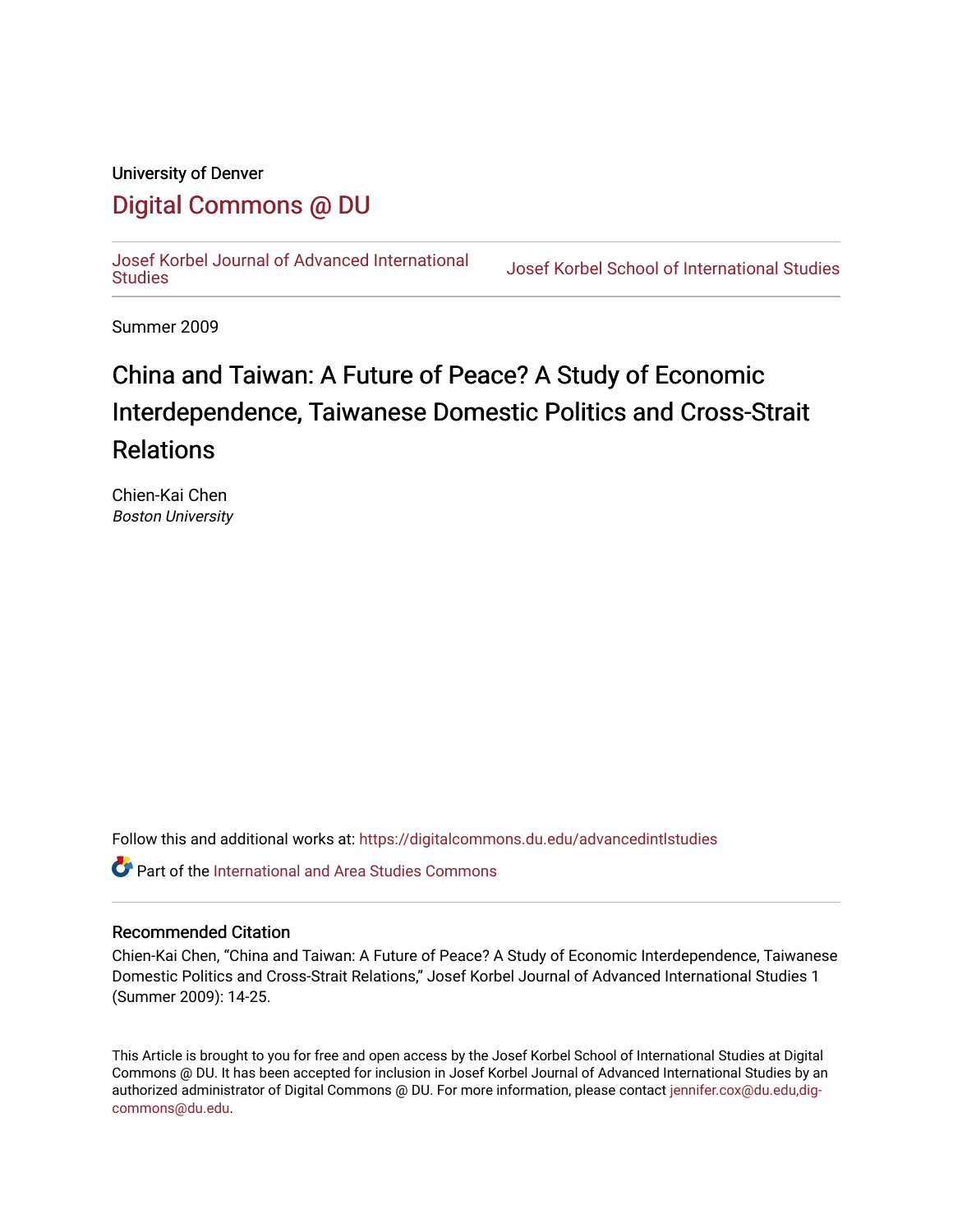China and Taiwan: A Future of Peace? A Study of Economic Interdependence, Taiwanese Domestic Politics and Cross-Strait Relations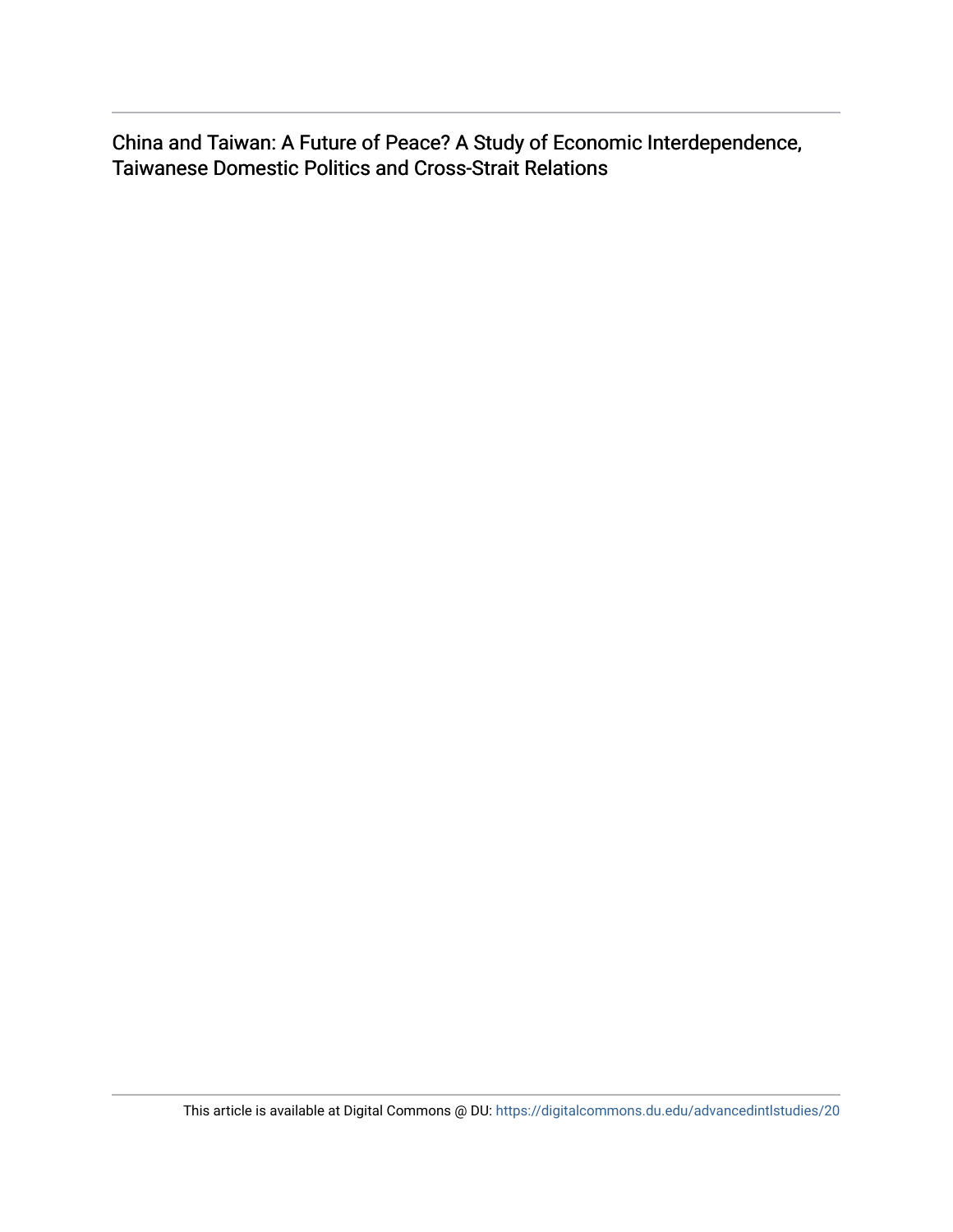# **China and Taiwan: A Future of Peace?**

## **A STUDY OF ECONOMIC INTERDEPENDENCE, TAIWANESE DOMESTIC POLITICS AND CROSS-STRAIT RELATIONS**

CHIEN-KAI CHEN Boston University Ph.D. Candidate, Political Science

In this paper, I address the question of whether growing economic ties between China and Taiwan will lead to peace in the Taiwan Strait by examining the relationship between Taiwan's domestic politics and China-Taiwan economic exchanges and its resulting impact on China-Taiwan relations. I argue that the growing economic ties between China and Taiwan will lead to a relatively peaceful Taiwan Strait; Taiwan's domestic politics is the key intervening variable that links the former to the latter. Taiwan's growing economic ties with China have politically benefited Taiwanese politicians who have pro-China attitudes and advocate a reconciliatory China policy. The resulting increase in the power of these politicians in Taiwan's domestic politics will in turn have a positive effect on China-Taiwan relations.<sup>[1](#page-2-0)</sup>

**T**he Taiwan Strait is one of the flash points of today's world. The current conflict between China and Taiwan originally began in 1949 when Chiang Kai-Shek and his followers fled to Taiwan after their defeat by the Chinese communists in the Chinese civil war, which erupted immediately after the end of World War Two. Several cross-strait crises have occurred since then, and the conflicts between China and Taiwan have continued into the early 21st century. While it seems that there is no ultimate solution to the Taiwan problem in the foreseeable future, one development across the Taiwan Strait that catches many experts' attention is the drastically growing economic ties between China and Taiwan. Many people believe that this development has a positive effect on the China-Taiwan relations because, according to the liberal view, economic ties among states will lead to peace. If this argument is correct, we may be able to see more peaceful relations between China and Taiwan in the future as the economic exchanges between them grow.

In this paper, I deal with the question of whether economic ties between China and Taiwan will lead to peace in the Taiwan Strait by examining the relationship between international relations and domestic politics. Specifically, I believe that Taiwan's domestic politics is one of

<span id="page-2-0"></span><sup>&</sup>lt;sup>1</sup> I would like to thank Professor Joseph Fewsmith of the Department of Political Science at Boston University, Professor William Grimes of the Department of International Relations at Boston University, Professor Dave Benjamin of the International College at University of Bridgeport, and the anonymous reviewers for their comments on the previous drafts of this paper. I also want to thank Eddie Sobenes and Meng-Tsu Yu for helping me edit and revise the paper.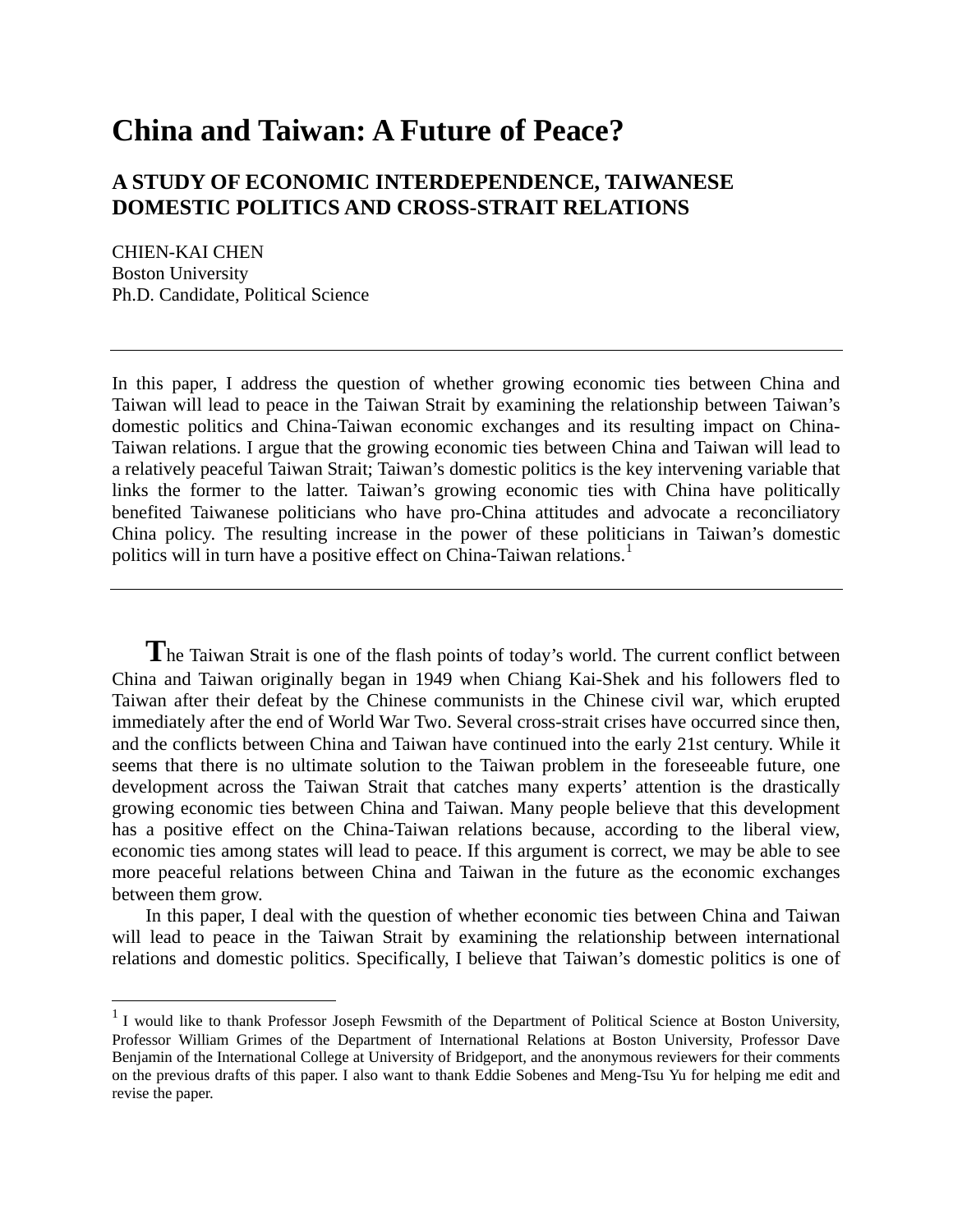the keys to understanding the development of good relations between China and Taiwan. Therefore, in order to probe the relationship between the cross-strait economic ties and crossstrait relations, we should study the relationship between Taiwan's economic ties with China and Taiwan's domestic politics. In other words, Taiwan's domestic politics is an important intervening variable that links cross-strait economic ties to China-Taiwan relations. This analytical framework is shown as figure 1 below.



When Taiwan's domestic politics is taken into account, I find that the growing economic ties between China and Taiwan do have a positive effect on cross-strait relations. This paper is divided into three parts. First, I will discuss the literature concerning general arguments about economic ties and peace and what scholars have found about the case of the Taiwan Strait. Second, I will examine why Taiwan's domestic politics is one of the keys to understanding the development of relations between China and Taiwan. In the third part of this paper, I will link cross-strait economic ties to China-Taiwan relations through Taiwan's domestic politics, especially focusing on how growing economic ties led to the emergence of change in political coalitions in Taiwan's 2000, 2004 and 2008 presidential elections; and how this change impacted cross-strait relations.

### **Literature Review: Economic Ties and Relations between China and Taiwan**

The effect of economic ties on war and peace is a popular topic in the field of international relations. However, findings concerning the relationship between economic ties and peace vary. According to liberals (e.g., Oneal et al. 1996; Oneal and Russett 1999; Russett and Oneal 2001), economic ties between states lead to peace. Liberals make three broad points (Kastner 2006, 320). First, the costs of waging a war against your economic partner are very high. Simply speaking, if you fight against a state with which you trade and in which you invest, you actually fight against yourself because a war between you and that state must have a negative effect on your own economy. Second, economic ties change states' preferences. When economic ties between two states become stronger and these two states become more economically interdependent or even integrated, economic interests – compared with other national interests such as military buildup – become the most important. Third, strong economic ties make non-military threats such as economic sanctions credible. Therefore, when there is a conflict between two states that have strong economic ties, a non-military threat is more likely to be the choice.

There are realist theories contradicting the liberal views mentioned above, such as the relative gains theory (Grieco 1998). Based on this theory, for a state that is asymmetrically dependent on another state, the fact that it gains relatively less while its partner gains relatively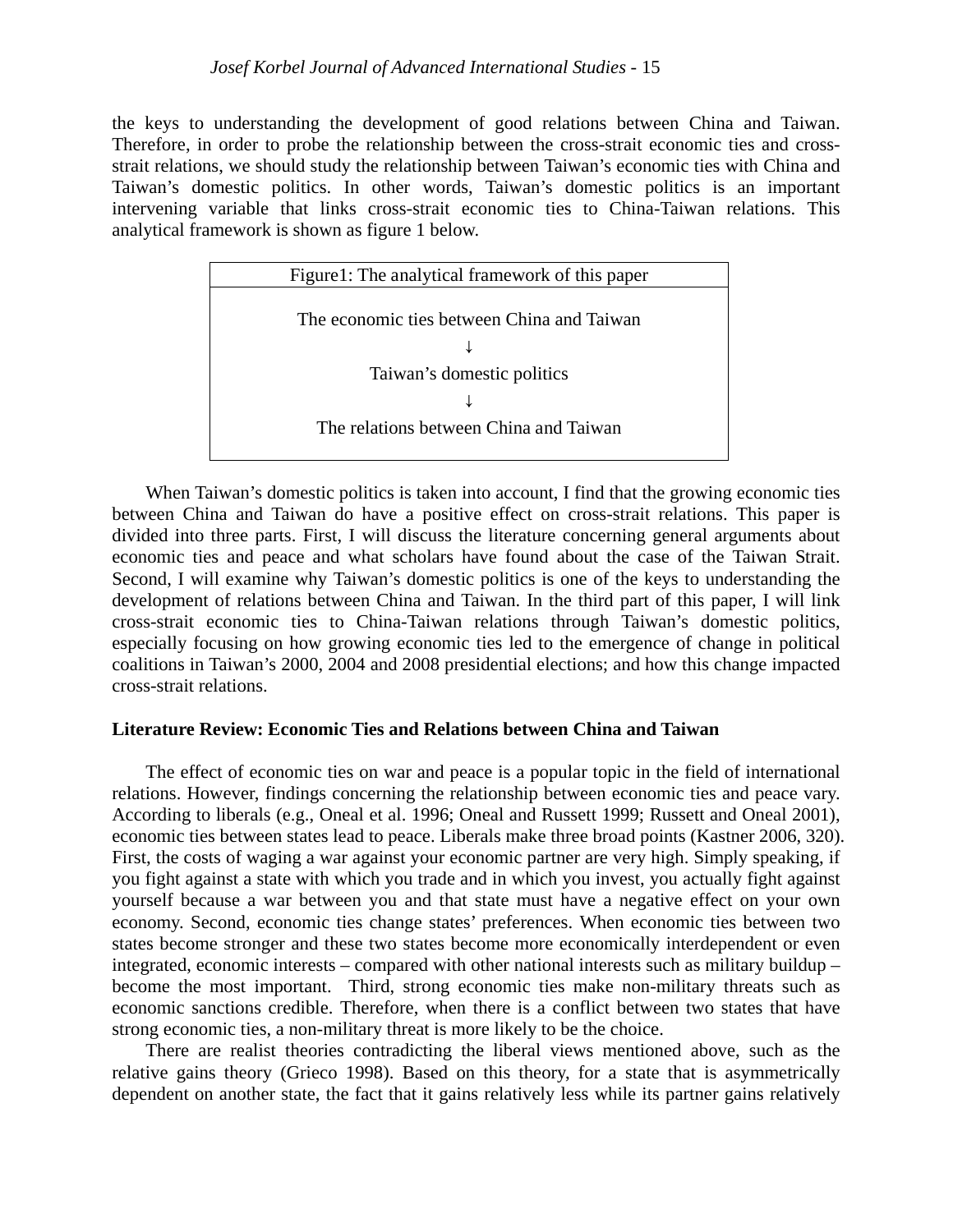more will make it feel economically insecure and, thus, national security will be more important than economic benefits. From this point of view, economic interdependence does not necessarily lead to peace. A study of trade between Japan and the United States by Robert Gilpin (2003) also appears to rebut liberal views on the relationship between interdependence and peace. He argues that economic interdependence may be a source of conflict: Japan's large trade surplus resulting from Japan's unique trade pattern, which focuses on "inter-industry" rather than "intra-industry" trade with the U.S., has been the main source of economic conflict between the two states.

There are also studies showing that the relationship between economic interdependence and peace is actually more complicated than both liberals and realists think. For example, according to Katherine Barbieri (1996), the relationship is not linear but curvilinear: while a low to moderate level of interdependence may lead to peace, a high level of interdependence increases the likelihood of conflict. The theory of trade expectations (Copeland 1996) also demonstrates that the expectations of future trade have an effect on the relationship between interdependence and peace: if highly interdependent states expect that the level of their trade will remain high in the future, interdependence brings about peace; in contrast, if they expect that the level will become low, interdependence may lead to conflicts because highly dependent states are more likely to initiate war for fear of being cut off; thus, losing national wealth as well as long-term national security.

The conflict between China and Taiwan is, arguably, one of the best opportunities to examine whether economic ties lead to peace given their more than fifty years of rivalry and the drastically growing economic ties between them over the past decade. However, like the general debate on the relationship between economic ties and peace, there is no consensus on whether the growing economic ties between China and Taiwan are leading or will lead to peace in the Taiwan Strait. Based on liberal views, it is argued that when the economic ties between China and Taiwan become stronger, war in the Taiwan Strait becomes highly unlikely (Karen 2002). War will have a negative effect on the economic development for both sides. In addition, economic ties enhance common economic interests between China and Taiwan, making political reconciliation possible.

There are those who do not believe that economic ties across the Taiwan Strait will lead to peace. Scott Kastner (2006) found that evidence for the liberal views on the relationship between economic ties and peace is ambiguous in the case of China-Taiwan relations. Although economic ties are growing, each side seems to have no intention to treat the other side well: while the Chinese leaders continue to threaten Taiwan verbally and at times militarily, Taiwanese leaders continue to provoke China. It is also argued by some that the economic integration between China and Taiwan will not decrease the likelihood of conflict because the main problem that triggers the rivalry is a highly politicized issue – the issues of identity and sovereignty. It is hard to imagine that either China or Taiwan will compromise on these issues (Crane 1993; Chao 2003).

Deng Ping (2000) applied the relative gains theory to Taiwan's economic policies concerning China-Taiwan economic ties. He found that economic interdependence between China and Taiwan is actually an asymmetrical one: an excess of domestic capital outflow from Taiwan to China can be regarded as evidence of asymmetrical interdependence in which China gains relatively more than Taiwan does. Because of this, some Taiwanese political leaders are worried that Taiwan is too economically dependent on China. China is much less economically dependent on Taiwan, and despite Taiwanese merchants' investment, Taiwan is gradually being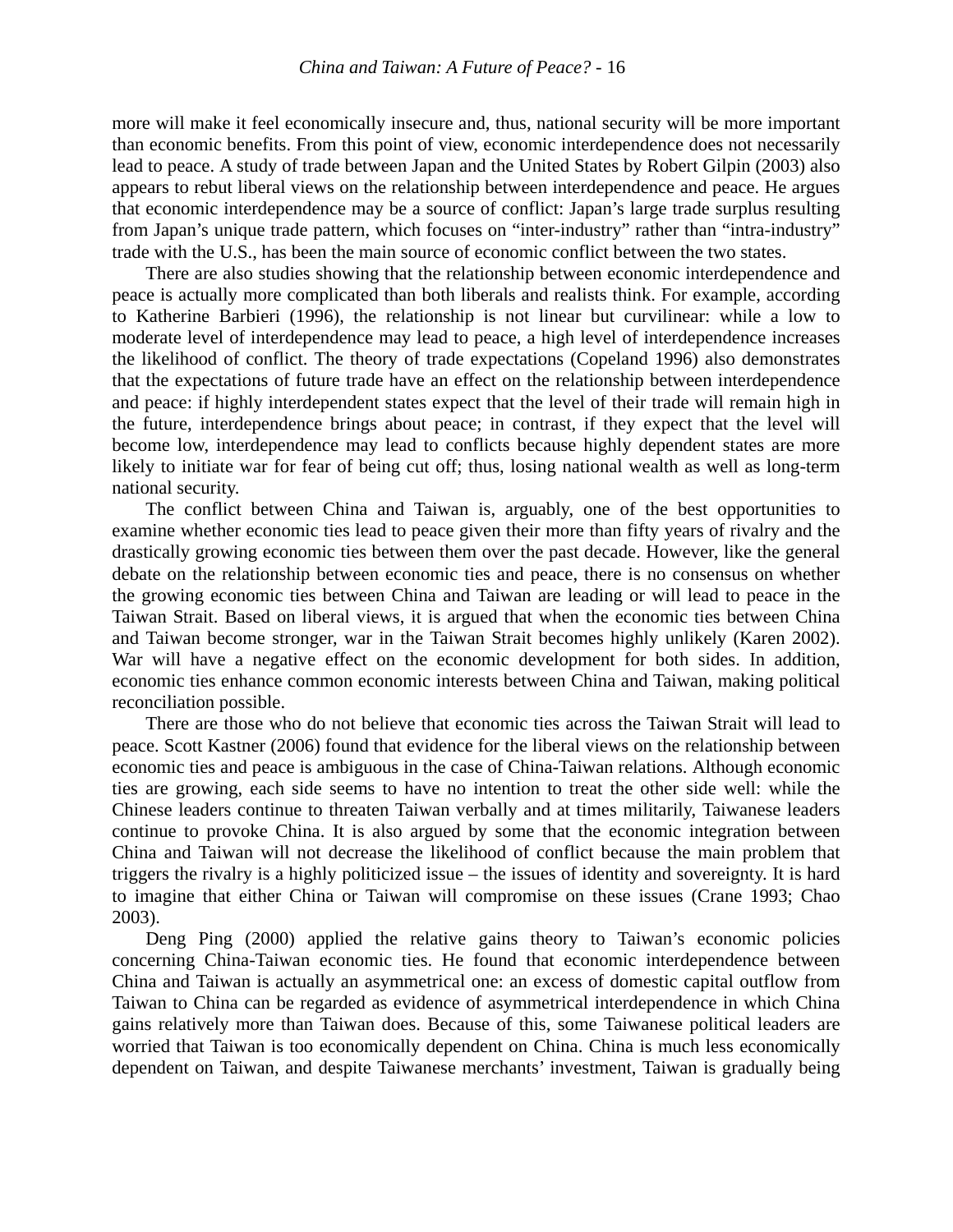economically "hollowed out" by China.<sup>[2](#page-5-0)</sup> Furthermore, these leaders believe that it is China's strategy to make Taiwan economically dependent on China in order to not only hollow out Taiwan's economy but also use Taiwanese merchants, who have economic interests in China, to influence the Taiwanese government's China policy. Therefore, these leaders argue that national security is more important than economic benefits.

After reviewing the literature concerning the relationship between economic ties and peace, especially those dealing with the case of cross-strait relations, I find that scholars tend to use states that are economically interdependent as their units of analysis. While it is reasonable to see a state as an independent actor in the international system because it has its own preferences and behaves rationally based on these preferences, it is also undeniable that a state's preferences or foreign policies are formed through a decision-making process embedded in domestic politics (Putnam 1988). I believe that we would benefit from taking this perspective into account when exploring the issue of economic ties and peace among states. In terms of my topic I think that Taiwan's domestic politics does play a critical role in the relationship between cross-strait economic ties and development of cross-strait relations. In the remaining parts of my paper, I will use Taiwan's domestic politics as an intervening variable to link economic ties between China and Taiwan to China-Taiwan relations.

#### **Taiwan's Domestic Politics and Cross-Strait Relations**

Taiwan's domestic politics became relevant to cross-strait relations when the democratization of Taiwan during the 1990s complicated the essence of the conflict. Although the rivalry between China and Taiwan persisted from 1949 to the present, the essence of this rivalry has changed since the 1990s when Taiwan's then-president Lee Teng-Hui promoted "Taiwanese identity" in the course of Taiwan's democratization, which eventually led to the emergence of "Taiwanese nationalism."<sup>[3](#page-5-1)</sup> Before the 1990s, the conflict between China and Taiwan was regarded as a "domestic affair" by both sides. During that period, the government of the People's Republic of China in Beijing and the government of the Republic of China in Taipei fought over which was the only legitimate government of China as a whole. Simply speaking, the conflict between China and Taiwan during that time was undoubtedly regarded by both sides as a domestic conflict between "the Chinese in mainland China" and "the Chinese in Taiwan" in the "Chinese civil war."

After Taiwanese identity was promoted by the ruling Kuomintang (KMT) party – which was led by Lee Teng-Hui before 2000 and supported by the opposition Democratic Progress Party (DPP) during the 1990s – China still saw the Taiwan problem as a domestic affair. But there were some in Taiwan who began to regard the rivalry as an international issue. However, at the same time, there were still other people in Taiwan who believed that the conflict between China and Taiwan was essentially a domestic conflict between the Chinese in mainland China and the

<span id="page-5-0"></span><sup>&</sup>lt;sup>2</sup> It is called the "hollowing out" theory. For a discussion about this theory, see Deng, Ping. 2000. "Taiwan's Restriction of Investment in China in the 1990s: A Relative Gains Approach." *Asian Survey* 40(6): 971-973.

<span id="page-5-1"></span><sup>&</sup>lt;sup>3</sup> In this paper, I argue that the emergence of Taiwanese identity in Taiwan's domestic politics changes the essence of the conflict between China and Taiwan. However, I will not discuss how and why Taiwanese identity emerges. For the discussions about Taiwanese identity, see Chu, Yun-Han. 2004. "Taiwan's National Identity Politics and the Prospect of Cross-Strait Relations." *Asian Survey* 44(4): 497-503; and White, Lynn. 2004. "Taiwan's External Relations: Identity versus Security," in *The International Relations of Northeast Asia*, edited by Samuel Kim, Lanham, MD: Rowman & Littlefield Publisher Inc: 306-308.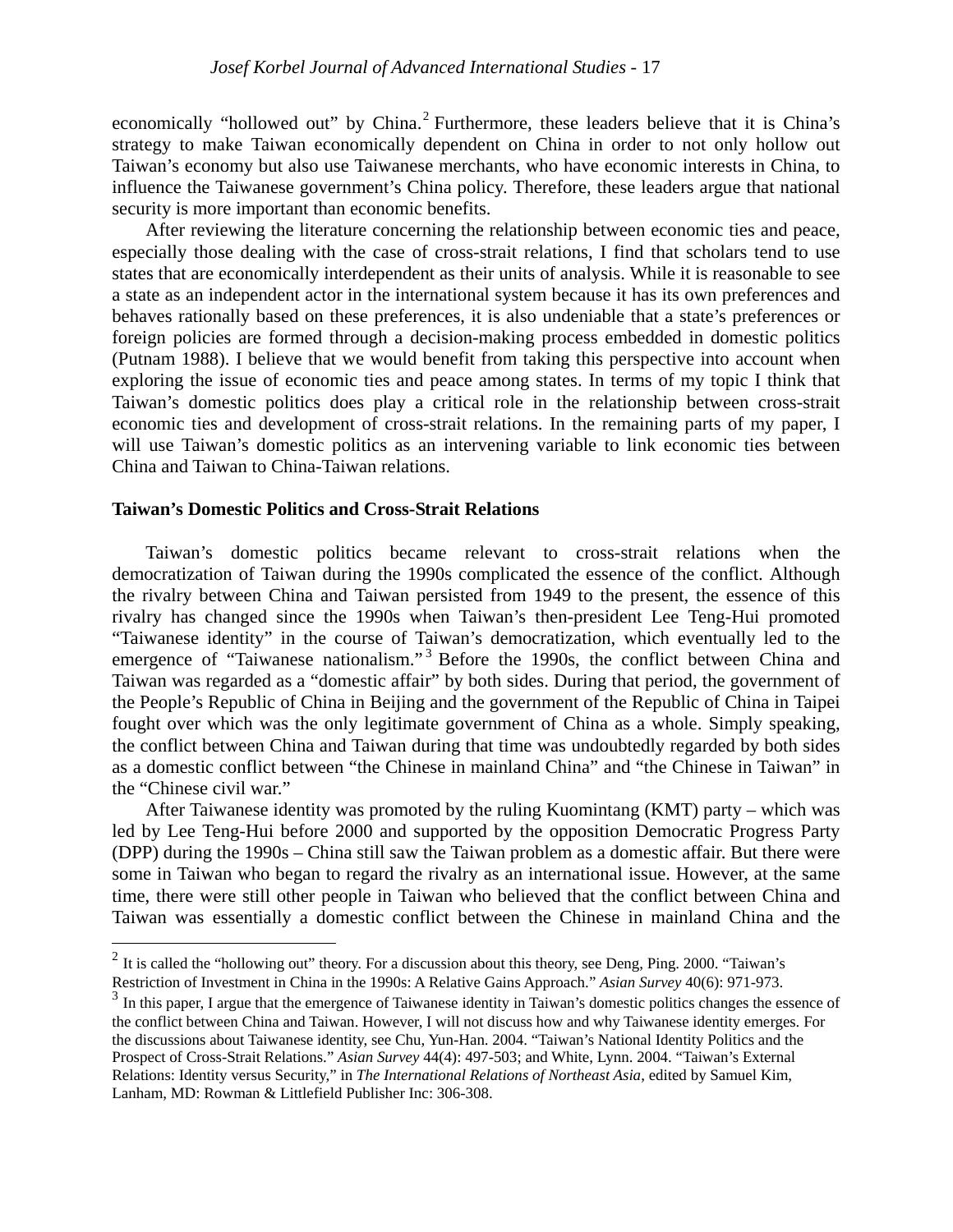Chinese in Taiwan. Since Taiwan's 2000 presidential election in which Chen Shui-Bian, the DPP candidate who supported Taiwanese nationalism, was elected, Taiwan's domestic politics has been dominated by two political forces: "Pan-Green," which consists of the DPP politicians as well as Lee Teng-Hui and his political followers who left KMT and established a new political party named Taiwan Solidarity Union (TSU); and "Pan-Blue," which includes the KMT politicians who forced Lee Teng-Hui to leave KMT in 2000, and the politicians in People First Party (PFP) – which was established by a politician who disagreed with Lee Teng-Hui's political position. The core of the conflict between China and Taiwan is now seen differently by different political forces in Taiwan: while Pan-Green regards the conflict as an international conflict between Chinese and Taiwanese, Pan-Blue regards it as a domestic conflict between the Chinese in mainland China and in Taiwan.

This new situation in Taiwan's domestic politics has a large effect on the development of China-Taiwan relations. It leads China to develop a dual attitude towards Taiwan, and the U.S. to apply a dual strategy regarding the issue of cross-strait relations. Given that Pan-Blue's position on China-Taiwan relations (cross-strait relations are the "domestic" relations between the "Chinese" in mainland China and the "Chinese" in Taiwan) implicitly indicates China-Taiwan unification, and that Pan-Green's position (the cross-strait relations are the "international" relations between "Chinese" and "Taiwanese") implicitly rejects unification, China has become increasingly friendly to Pan-Blue and increasingly aggressive to Pan-Green. Before the 1990s, the United States had to deter China from militarily attacking Taiwan. However, given the fact that Taiwanese identity has been emerging since the 1990s and many Taiwanese leaders since then have promoted and supported Taiwanese identity (e.g., Lee Teng-Hui and Chen Shui-Bian), the U.S. now has to apply a dual strategy to deal with the cross-strait issue: militarily deterring China from attacking Taiwan, while politically deterring Taiwan from declaring independence (Christensen 2001, 34-38).

To recapitulate, Taiwan's domestic political development during the 1990s resulted in the emergence of Taiwanese nationalism and in turn led to the emergence of two political forces in Taiwan's domestic politics: the force of pro-Taiwanese nationalism currently represented by Pan-Green, and the force of pro-Chinese nationalism currently represented by Pan-Blue. Here, what should be emphasized is that the outcome of the political conflict between these two forces in Taiwan's domestic politics would have a critical effect on the China-Taiwan relations and the relations in the Taiwan Strait. The most dangerous prospect affecting peace in the Taiwan Strait is either a Chinese attack against Taiwan without Taiwan's provocation, or a Taiwanese provocation that triggers a justified Chinese attack. The former danger is unlikely to occur given that, according to Robert Ross (2002, 63-71), without Taiwan's provocation China can be effectively deterred from attacking by the U.S. because China realizes an American intervention is both capable and credible. As for the latter danger (a Chinese attack because of Taiwan's provocation), this is believed to be the most important factor that could lead to a war in the Taiwan Strait. According to Scott Kastner (2006, 351), "the danger of war in the Taiwan Strait arises primarily from a willingness of Taiwan's leaders to test Beijing's 'redline,' the point at which Mainland leaders would rather fight a war than accept a certain level of Taiwanese sovereignty." From this point of view, Taiwan's domestic politics plays a key role in the relations between China and Taiwan. Specifically, given that Taiwan's president has large constitutional power to deal with issues concerning national security, foreign affairs and cross-strait relations, which political force wins Taiwan's presidential elections matters a great deal. If a pro-Taiwanese identity politician wins the presidential election, the likelihood of the danger cited by Scott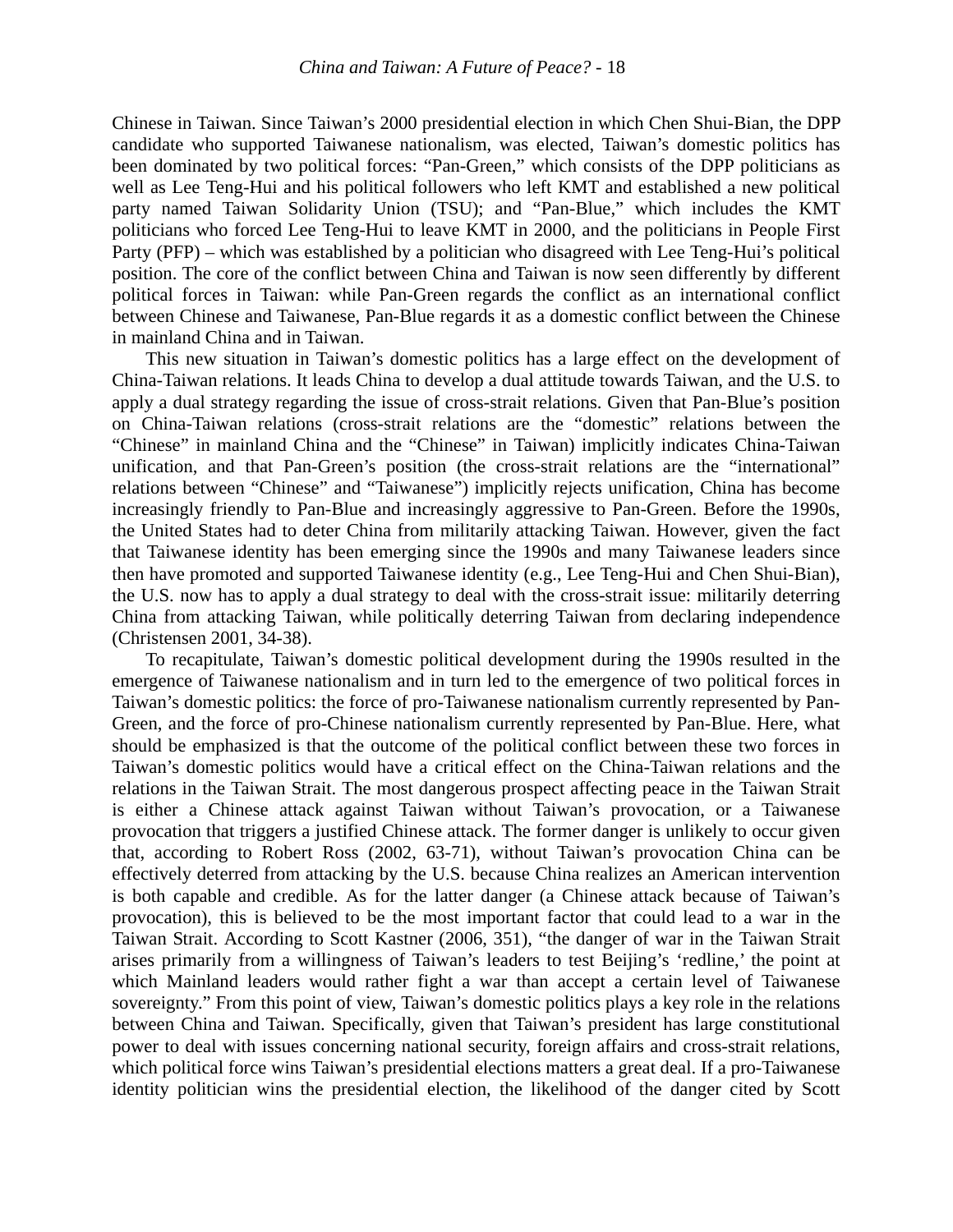Kastner would increase. By contrast, the likelihood would greatly decrease if there were a pro-Chinese identity president in Taiwan. This finding regarding the relationship between Taiwan's domestic politics and the China-Taiwan relations can be summarized in figure 2 below.



### **The Economic Ties across the Taiwan Strait, Taiwan's Domestic Politics, and China-Taiwan Relations**

After discussing why Taiwan's domestic politics now plays a key role in peace or war in the Taiwan Strait, it is time to shift the focus to the main question of whether the growing economic ties between China and Taiwan will lead to peace in the Taiwan Strait. Based on what has been discussed about the relationship between Taiwan's domestic politics and China-Taiwan relations, it is reasonable to argue that in order to examine whether Taiwan's economic ties with China leads to peace we must explore whether Taiwan's growing economic ties with China politically benefit pro-Chinese nationalism politicians in Taiwan's domestic politics, especially in presidential elections.

To probe the relationship between the economic ties across the Taiwan Strait and Taiwan's domestic politics, we should first address a key question: does international economy really have an effect on domestic politics? According to Ronald Rogowski and Jeffry Frieden (Rogowski 1989; Frieden & Rogowski 1996), the answer is yes: trade or economic openness will create political cleavages in domestic politics, leading to conflicts between the people who benefit from the openness and the people who do not. Three phenomena should be found here (Rogowski 1989, 4-5). First, the people who benefit from the economic openness will try to press the policy makers for more openness, while those who do not benefit from or are harmed by the openness will try to press the policy makers to resist more openness. Second, those who enjoy a sudden increase in wealth because of the openness will be able to expand their political influence. Third, the policy makers will try to respond to the pressures from those who benefit from the openness and those who do not.

When it comes to the case of Taiwan, we do find that growing economic ties between China and Taiwan has created a political cleavage. There are obvious economic winners and losers in Taiwan as the economic ties between China and Taiwan grow: while the capitalists who invest in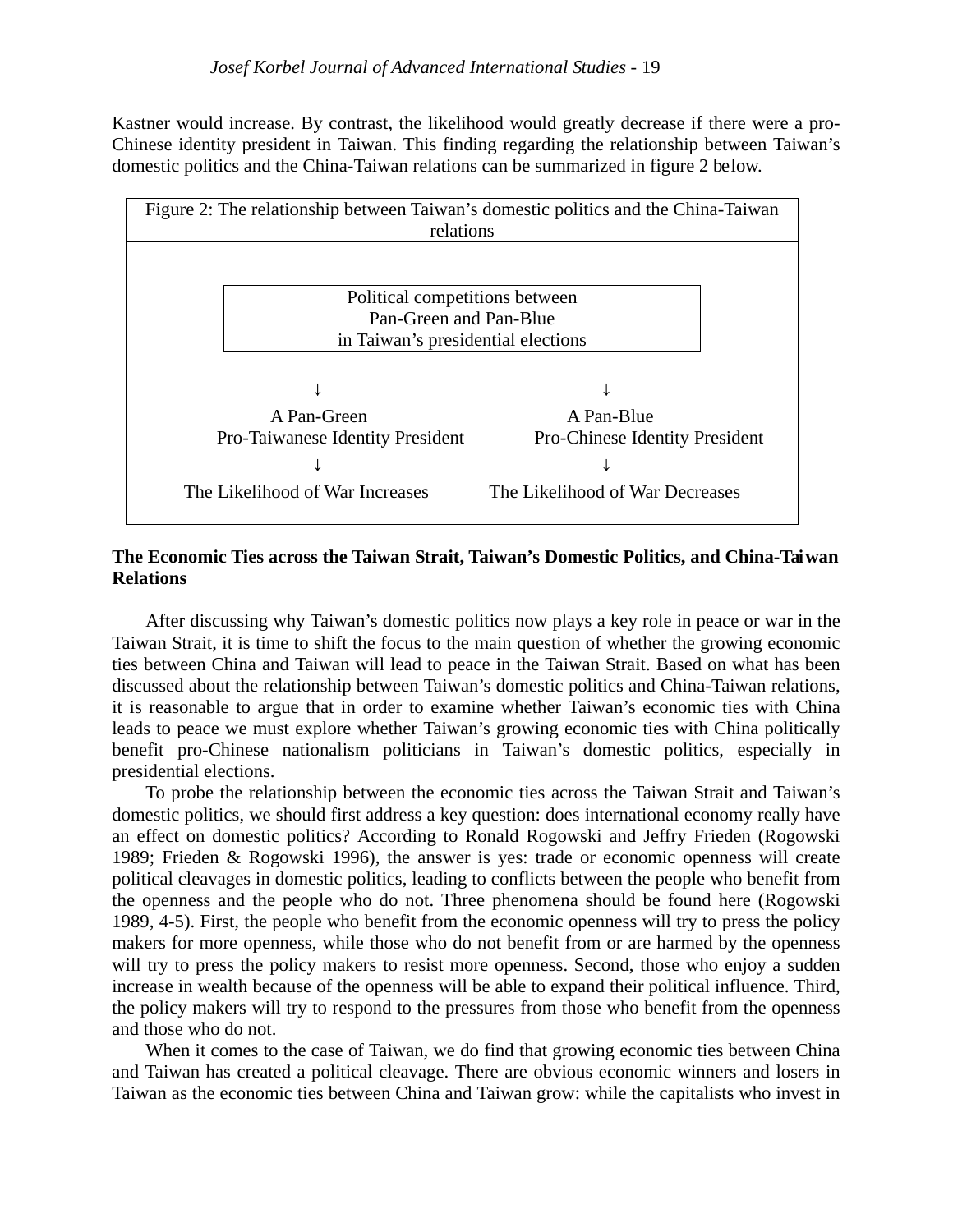China and the manufacturers who move their factories to China benefit from the growing economic ties, farmers and unskilled workers do not. It is also obvious that the beneficiaries, who are generally called "Taiwanese businesspeople in China," always press the Taiwanese government for more economic ties across the Taiwan Strait and become increasingly politically influential not only due to the increase in their population and economic power, but also because of the important roles they play in Taiwan's economic development. Taiwanese policy makers and politicians are pressured from both sides and trapped in a dilemma of more openness or more restrictions.

Having demonstrated that growing economic ties do have an effect on Taiwan's domestic politics, it is time to link the economic ties across the Taiwan Strait to China-Taiwan relations through Taiwan's domestic politics. I do this by examining whether the growing China-Taiwan economic ties politically benefit pro-Chinese identity politicians in Taiwan's domestic politics, especially in the presidential elections. In the remaining part of this section, I will examine how economic ties between China and Taiwan led to the emergence of and change in the two political coalitions – the coalition of Pan-Green with Taiwanese farmers and unskilled workers and the coalition of Pan-Blue with Taiwanese businesspeople in China – during the 2000, 2004 and 2008 Taiwanese presidential elections, and its implications for the China-Taiwan relations.

#### *Political Coalitions in Taiwan's Presidential Elections from 2000 to 2004*

The political cleavage between the people who were benefiting from Taiwan's economic ties with China and the people who were not was not obvious in the 2000 presidential election because the economic exchanges between China and Taiwan during that time were suppressed by the policy of "don't haste, be patient." The policy was originally implemented by Lee Teng-Hui in 1996 and imposed many restrictions on the economic exchanges between China and Taiwan. During that time there was no obvious winner or loser in the cross-strait economic ties in Taiwan, and, therefore, there was no dilemma of more openness or more restrictions for politicians. Actually, there was a popular sentiment among Taiwanese in the late 1990s that these restrictions on cross-strait economic exchanges had a negative effect on Taiwan's economic development because they made Taiwan's information technology industry, which was the backbone of Taiwan's economic development, unable to access the cheap labor in China and thus become internationally uncompetitive. To respond to this popular sentiment, all three major candidates in Taiwan's 2000 presidential election – Chen Shui-Bian, Lien Chan, and James Soong – advocated the relaxation of restrictions on the cross-strait economic exchanges imposed by the "don't haste, be patient" policy (Chu 2004, 507).

After wining the 2000 presidential election, DPP's Chen Shui-Bian officially replaced the "don't haste, be patient" policy with the "active openness and effective management" policy in October 2001. Its implementation greatly increased the level of the economic exchanges between China and Taiwan and in turn led to new political situations in Taiwan's domestic politics.

First, growing economic ties attracted more and more Taiwanese capitalists to invest in and manufacturers to move their factories to China. This created an obvious cleavage between the people who were benefiting from the economic ties and those who were not. While Taiwanese businesspeople asked for more openness and the termination of bans on postal, transportation, and trade links between China and Taiwan, Taiwanese farmers and unskilled workers began to worry that more economic openness and direct economic links between China and Taiwan might harm their economic interests. Taiwanese businesspeople were attracted to the giant market and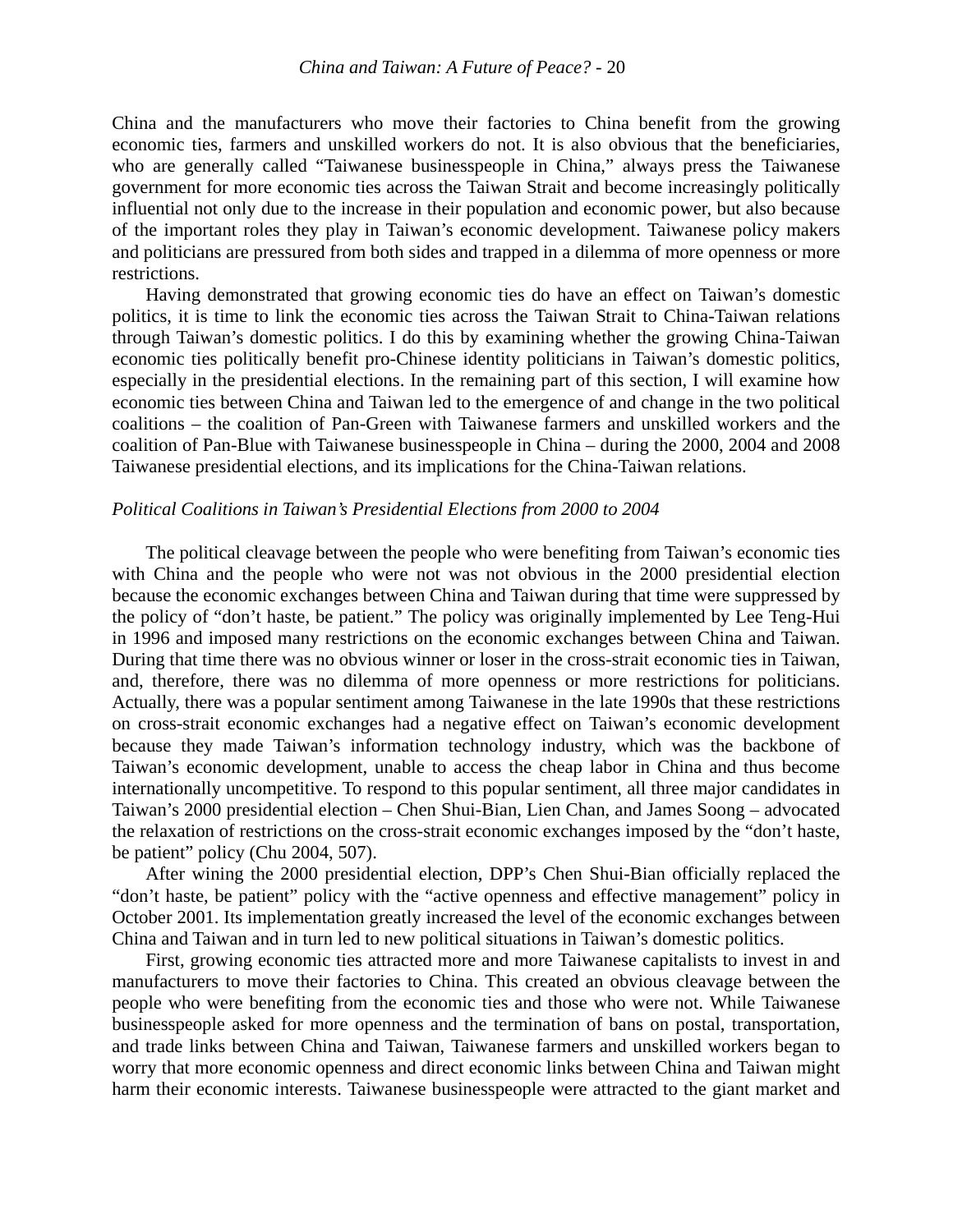cheap labor in China; however, Taiwanese farmers and unskilled workers were worried about the import of cheap Chinese agricultural products and labor.

Second, the political forces that emerged after the 2000 presidential election (Pan-Green supporting Taiwanese identity and Pan-Blue supporting Chinese identity) exploited this cleavage. Although Chen Shui-Bian, a politician in Pan-Green, dropped the "don't haste, be patient" policy and introduced the "active openness and effective management" policy, he refused the request for more openness because he believed that Taiwan's growing asymmetrical economic dependence on China might have a negative effect on Taiwan's national security. Losing the support from Taiwanese businesspeople in China including those who supported him in 2000, Chen Shui-Bain and Pan-Green politicians began to appeal directly to those who were not benefiting from the growing China-Taiwan economic ties. At the same time, Pan-Blue, arguing that the growing economic ties between China and Taiwan would benefit Taiwan's economic development, advocated more openness between China and Taiwan and began to appeal directly to those who were benefiting from the growing economic ties across the Taiwan-Strait. In addition, the fact that China had a much more friendly attitude towards Pan-Blue due to its support for Chinese identity made those who had economic interests in China more willing to vote for Pan-Blue in elections because they believed that a Pan-Blue government was more likely to create a peaceful Taiwan-Strait, which was very important to their business in China.

In summary, after the implementation of the "positive openness and effective management" policy in 2001, the growing economic ties between China and Taiwan created a cleavage between Taiwanese businesspeople and Taiwanese farmers and unskilled workers. The resulting two new political coalitions in Taiwan's domestic politics saw Pan-Blue work with those who were benefiting from the growing cross-strait economic ties, and Pan-Green work with those who were not. The 2004 presidential election was a competition between these two political forces, resulting in the victory of Pan-Green's coalition of farmers and unskilled workers.

#### *Political Coalitions in 2008 Taiwanese Presidential Election and the Prospect of China-Taiwan Peace*

Although the political coalition of Pan-Blue and those who were benefiting from the growing cross-strait economic ties was not big enough to be a winning coalition in 2004, it is reasonable to argue that the constituency consisting of those benefiting from the growing economic ties between China and Taiwan has become much stronger both quantitatively and qualitatively then. According to the Taiwanese government's estimate, there were roughly one million Taiwanese living in China, and more than 77% of Taiwan manufacturers had investments there by 2006 (Kahler & Kastner 2006, 536). These Taiwanese businesspeople became an important part of the whole constituency in Taiwan's 2008 presidential election. Pan-Blue tried to keep the existing political coalition with them. The Pan-Blue candidate, Ma Ying-Jeou, still appealed directly to Taiwanese businesspeople in China: pledging that he would create a so-called "cross-strait common market" once elected.<sup>[4](#page-9-0)</sup> For another thing, the Pan-Green candidate,

<span id="page-9-0"></span><sup>&</sup>lt;sup>4</sup> The idea about the so-called "cross-strait common market" was actively advocated by Ma's electoral partner in 2008 who is Taiwan's current vice president, Hsiao Wan-Chang. For more details of "cross-strait common market," see the web pages of the Cross-Strait Common Market Foundation (http://www.crossstrait.org/index.php). For the discussion about the latest development of this issue, see Zhao, Hong and Tong Sarah. "Taiwan-Mainland Economic Cooperation Framework Agreement (ECFA): Implications for Cross-Strait Relations." *EAI Background Brief No.*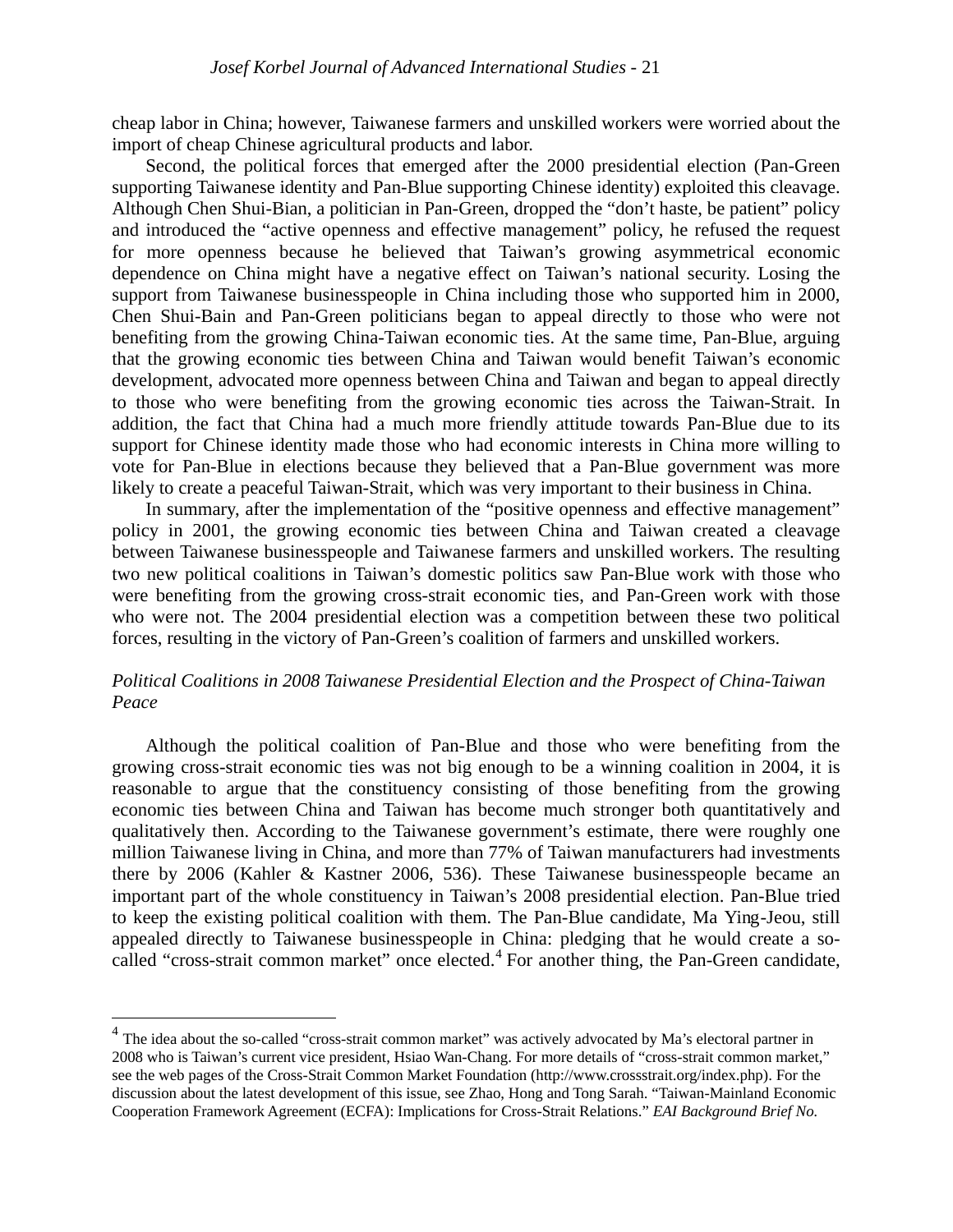Frank Hsieh, seemed to realize that he should not ignore these Taiwanese businesspeople if he wanted to win the 2008 presidential elections. Although he criticized that creating a "cross-strait common market" as infeasible and too radical, he said that he would introduce a better policy to lift the unnecessary restrictions on the economic exchanges between China and Taiwan. In addition, in order to reassure the Taiwanese businesspeople that he was willing to keep the Taiwan Strait peaceful and stable, he seldom discussed the issue of Taiwan independence in public and even made an argument that Taiwan is part of China according to the Constitution of the Republic of China used in Taiwan. While Frank Hsieh's new attitude towards cross-strait economic ties and cross-strait relations may attract some Taiwanese businesspeople, these new attitudes actually destabilized the political collation of Pan-Green with Taiwanese farmers and unskilled workers. His pro-openness attitude angered many people who were not benefiting from the growing economic ties between China and Taiwan, and his ambiguous attitude towards the essence of the China-Taiwan relations alienated many Pan-Green, pro-Taiwanese identity politicians. [5](#page-10-0) The presidential election in 2008 was eventually won by the Pan-Blue candidate, Ma Ying-Jeou, an advocate of more cross-strait economic exchanges and peaceful China-Taiwan relations.

Based on what I have discussed, we can find that the constantly growing economic ties between China and Taiwan not only created a cleavage between the people who were benefiting from these ties and those who were not, but also made the former politically stronger because of the increase in their population and the importance of the role they play in Taiwan's economic development. Although these people did not play a critical role and were ignored by the election winner in Taiwan's 2004 presidential election, it is obvious that they attracted both Pan-Blue and Pan-Green candidates in 2008. The increase in the political and economical importance of this new constituency of people who were benefiting from the growing cross-strait economic ties even changed the Pan-Green, pro-Taiwanese identity presidential candidate's attitudes towards the economic openness and the core of the China-Taiwan relations. This destabilized the political coalition of Pan-Green with the people who were not benefiting from growing cross-strait economic ties. These developments in Taiwan's domestic politics greatly benefited the Pan-Blue, pro-Chinese identity presidential candidate in the 2008 election. As mentioned before, if a pro-Chinese identity candidate is elected, the likelihood of war in the Taiwan Strait would greatly decrease. The recent developments in China-Taiwan relations, such as the meetings between Taiwan's quasi-official Straits Exchange Foundation and China's quasi-official Association for Relations Across the Taiwan Strait in June and November 2008, demonstrate that the election of Ma Ying-Jeou changed the confrontational nature of the China-Taiwan relations from 2000 to 2008. In addition, it is worth mentioning again that the increasing political and economical importance of the people who were benefiting from the China-Taiwan economic ties forced the

 $\overline{a}$ 

*<sup>452</sup>*, published by East Asia Institute at National University of Singapore on May 21, 2009, accessed through the web page of East Asia Institute at National University of Singapore (http://www.eai.nus.edu.sg/BB452.pdf).

<span id="page-10-0"></span><sup>&</sup>lt;sup>5</sup> The publication of reports and editorials that criticized Hsieh's position on the China-Taiwan relations in the Liberty Times, a pro Pan-Green newspaper, revealed the emerging gap between Hsieh and his potential supporters. See "Ma and Hsieh rush to China: Taiwan's economy will be doomed in 2008" in the Liberty Times (November 26, 2007), accessed through the web page of the Liberty Times

<sup>(</sup>http://www.libertytimes.com.tw/2007/new/nov/26/today-fo2.htm); and "Hsieh's argument that Taiwan is part of China according to the Constitution of the Republic of China is the biggest obstacle to his success in the presidential election" in the Liberty Times (April 21, 2007), accessed through the web page of the Liberty Times (http://libertytimes.com.tw/2007/new/apr/21/today-fo2.htm).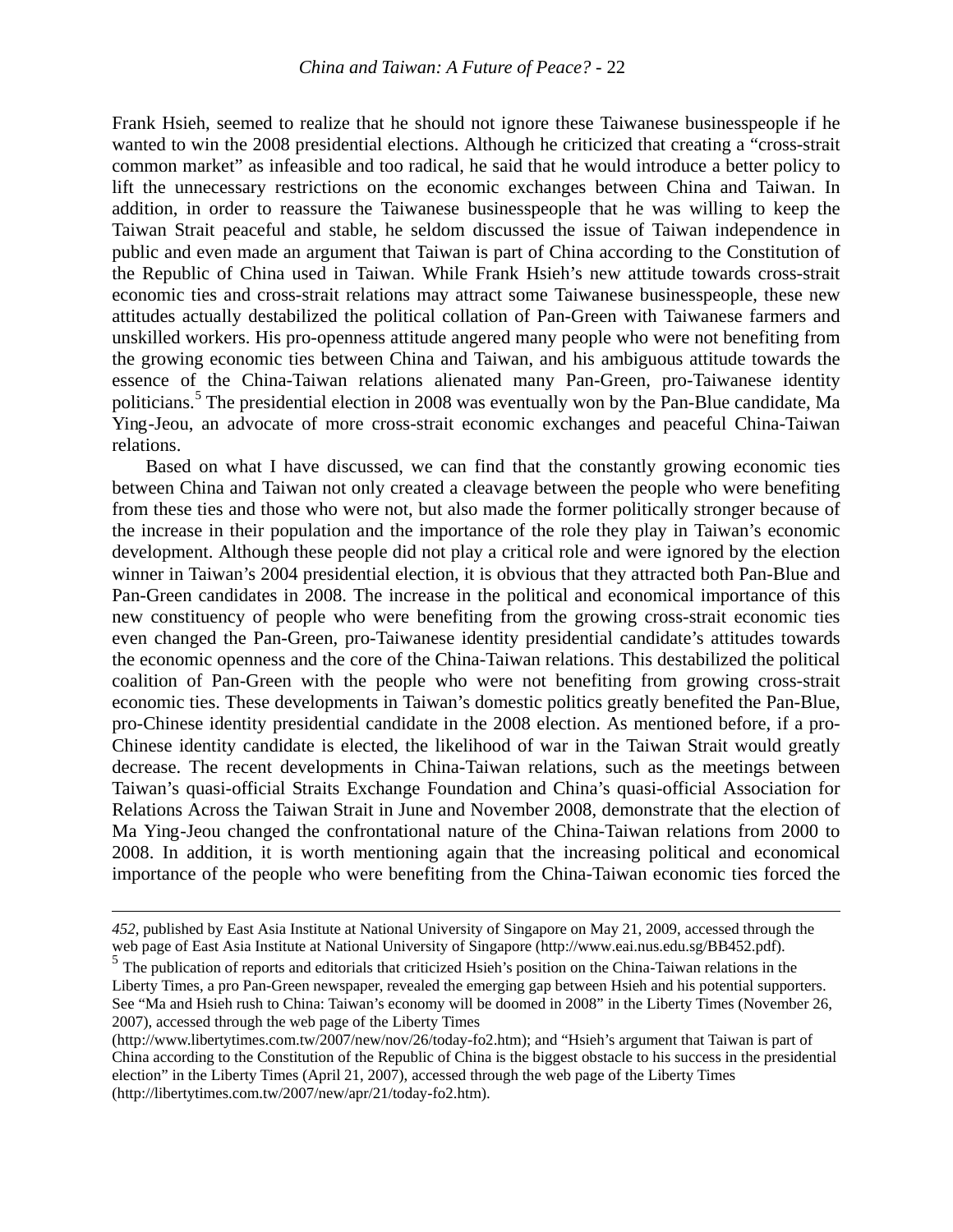Pan-Green candidate, Hsieh, to change his attitudes towards economic openness and Taiwanese identity in order to attract these people to vote for him. Therefore, it is reasonable to argue that Hsieh, though not a pure pro-openness and pro-Chinese identity politician like Ma, would be a president different from Chen Shui-Bian if he was elected, and the likelihood of war in the Taiwan Strait would still decrease to some extent under this counterfactual circumstance. The finding in this section can be summarized as figure 3 below.



#### **Conclusion**

Whether the growing economic ties between China and Taiwan lead to peace in the Taiwan Strait is an academic and pragmatic question. Many arguments concerning this issue tend to ignore the complexity of Taiwan's domestic politics, which has played a very important role in the development of China-Taiwan relations since the 1990s when Taiwanese nationalism emerged in the course of Taiwan's democratization. If we take Taiwan's domestic politics into account, we can find that growing economic ties between China and Taiwan have a positive effect on China-Taiwan relations. My conclusion is based on two findings.

First, Taiwan's domestic politics, in which the pro-Taiwanese identity force and the pro-Chinese identity force are competing with each other, has a critical effect on China-Taiwan relations. Since 2000, Taiwan's domestic politics has been dominated by these two political forces represented by pro-Taiwanese identity Pan-Green and pro-Chinese identity Pan-Blue. Given that Taiwan's president has large power to deal with issues concerning national security, foreign affairs and cross-strait relations, which force wins Taiwan's presidential election matters.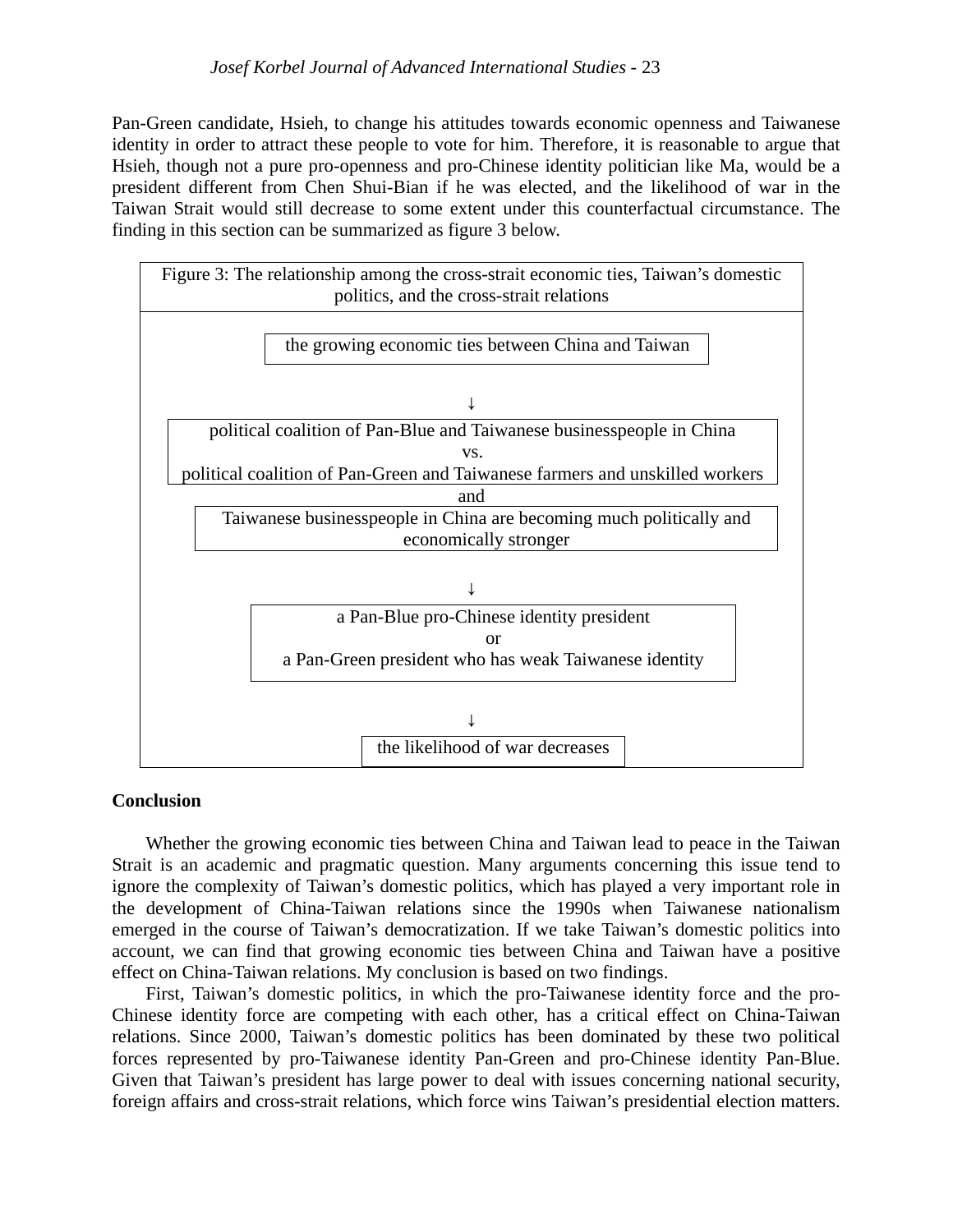Therefore, while the election of a pro-Taiwanese identity president would increase the likelihood of war between China and Taiwan because he or she is more willing to test China's redline about Taiwan's sovereignty, the election of a pro-Chinese identity president would decrease that likelihood.

Second, the growing economic ties between China and Taiwan will politically benefit the pro-Chinese identity coalition. The economic ties between China and Taiwan create a cleavage between Taiwanese businesspeople and Taiwanese farmers and unskilled workers. In Taiwan's 2000 presidential election, this cleavage was not obvious, and therefore there was no political coalition based on this cleavage. However, after the policy of "don't haste, be patient" was replaced by the policy of "positive openness and effective management" in 2001, the cross-strait economic ties drastically grew and the cleavage between Taiwanese businesspeople and Taiwanese farmers and unskilled workers became obvious. Pan-Green and Pan-Blue began to exploit this cleavage to their political advantage. In the 2004 presidential election, Pan-Green formed a political coalition with those who were not benefiting from the growing economic ties, while Pan-Blue formed a political coalition with those who were. Although the political coalition of Pan-Green defeated Pan-Blue in 2004, as cross-strait economic ties grew and the constituency consisting of Taiwanese businesspeople became politically and economically stronger, Pan-Blue strengthened. The result was the election of a pro-Chinese identity president in Taiwan's 2008 election, as well as a change in the Pan-Green presidential candidate's attitudes towards crossstrait economic exchanges and China-Taiwan relations in general. This development in Taiwan's domestic politics, resulting from the growing cross-strait economic ties, continues to decrease the likelihood of war in the Taiwan Strait.

### **References**

Barbieri, Katherine. 1996. "Economic Interdependence: A Path to Peace or a Source of Interstate Conflict?" *Journal of Peace Research* 33(1): 29-49.

Chao, Chien-min. 2003. "Will Economic Integration between Mainland China and Taiwan Lead to a Congenial Political Culture?" *Asian Survey* 43(2): 280-304.

Christensen, Thomas. 2001. "Posing Problems without Catching up: China's Rise and Challenges for US Security Policy." *International Security* 25(4): 5-40.

Chu, Yun-Han. 2004. "Taiwan's National Identity Politics and the Prospect of Cross-Strait Relations." *Asian Survey* 44(4): 497-503.

Copeland, Dale. 1996. "Economic Interdependence and War: A Theory of Trade Expectations." *International Security* 20(4): 5-41.

Crane, George T. 1993. "China and Taiwan: Not Yet 'Greater China'." *International Affairs* 69(4): 705-723.

Deng, Ping. 2000. "Taiwan's Restriction of Investment in China in the 1990s: A Relative Gains Approach." *Asian Survey* 40(6): 958-908.